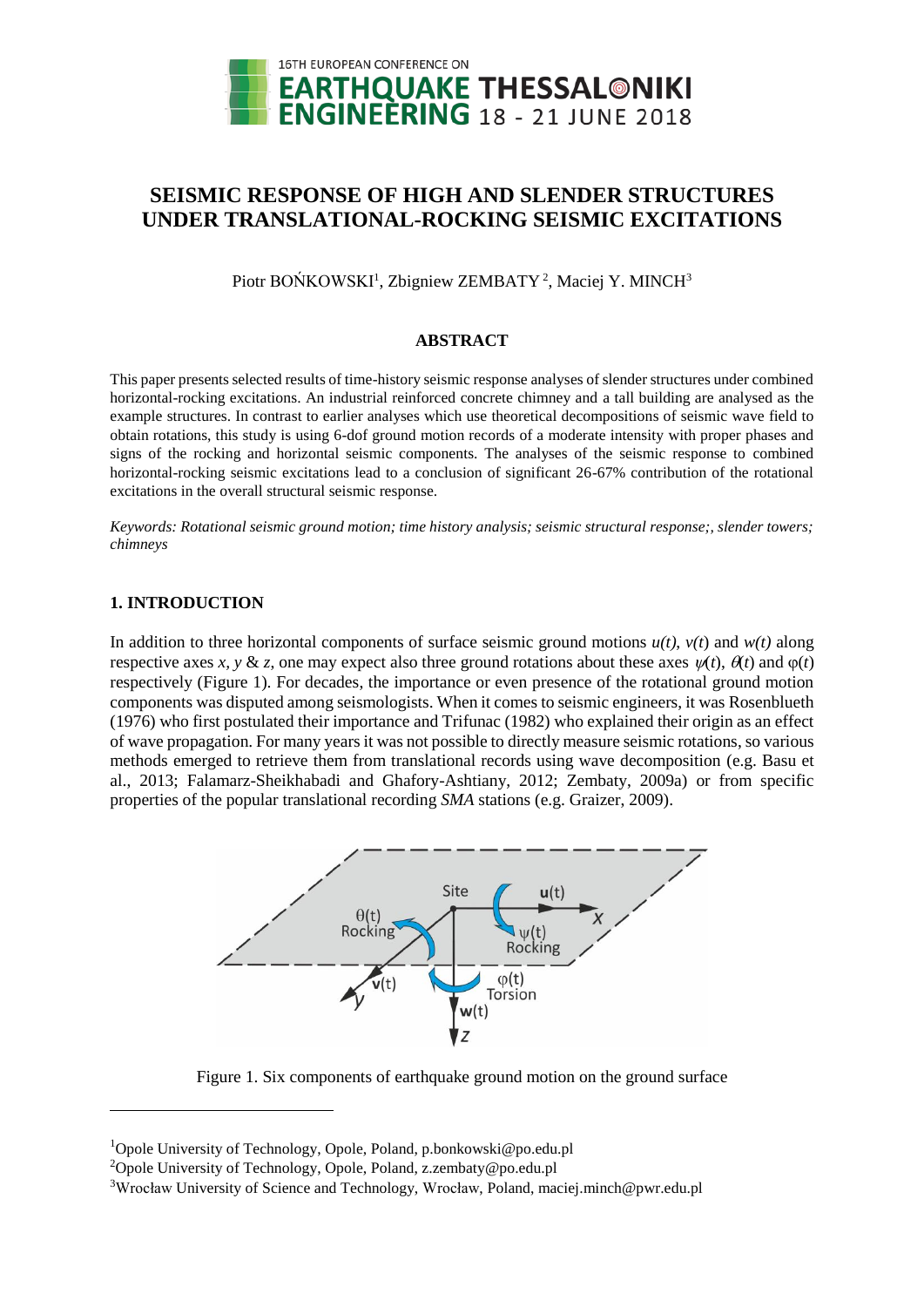Recently new opportunities for measurements appeared and the problem became an emerging research area of seismology ( Lee et al., 2009; Igel et al., 2012) with many successful measurements of usually very small, teleseismic 6-dof records. The main problem which remains to be solved is to collect strong motion records important from engineering point of view. Such the rotational ground motions about horizontal axes (rockings  $\mathcal{U}(t) \& \mathcal{H}(t) -$  Figure 1) can dominate structural response of slender towers and tall buildings under seismic excitations. It is believed that the rotational ground rotations can be particularly pronounced for near field ground motion from body waves interacting with free surface (e.g. Zembaty, 2009a) or for far distance surface waves effects (Cakti et al., 2017; Safak et al., 2017).

In what follows moderately strong 6-dof seismic excitations collected from induced seismic events (Zembaty et al., 2017) are applied to compute seismic response of a 160 m high industrial chimney and a 30-story tall building). Having a complete 6-dof record of surface ground motion makes it possible to conclude about contribution of the rotational seismic excitations in the overall, combined rotational/rocking vibrations of the structure which was not possible using previous methods of indirect extraction of the rotational components from seismic wave field. Detailed analysis of the rocking/horizontal seismic vibrations of a slender tower is given it the recent paper by Bonkowski et al. (2018).

#### **2. ROTATIONAL GROUND MOTION FROM INDUCED SEISMIC EVENT**

It is obvious that rocking excitations about one axis interacts with horizontal excitations along the perpendicular axis (Figures 1 and 4).

In Figure 2 selected two records of translations along E-W axis and rocking about N-S axis are shown together with their respective Fourier spectra as acquired so far by the recording station located close to *Ziemowit* Mine in Upper Silesia, Poland. This program of recording surface ground motions from induced seismic events is described in detail in recent paper by Zembaty et. al. (2017). With its translational, horizontal PGV=1.4 cm/s (MM intensity about IV) it is one of the most intensive 6-dof records measured so far.



Figure 2. Seismic ground accelerations along E-W axis (a) and respective ground rotational accelerations about N-S axis (b) interacting in seismic vibrations of structures (see Figures 1 and 4)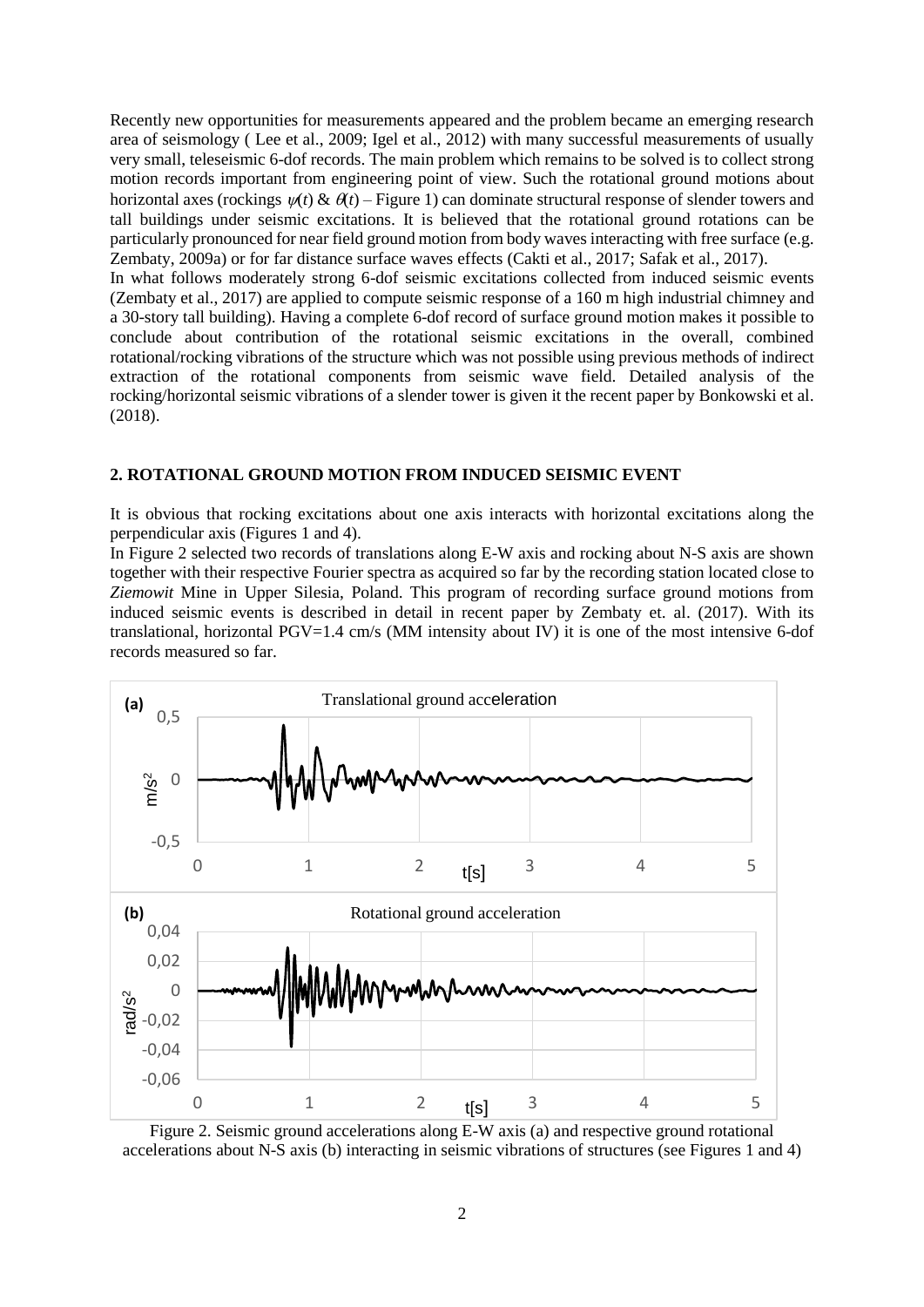

Figure 3. Fourier spectra of seismic acceleration records of translations (a) and rotations (b) from Figure 2.

In Figure 3 Fourier spectra of the seismic records from Figure 2 are shown. Characteristic shift in frequency content predicted by theoretical investigations (e.g. Zembaty, 2009a) can be observed. The seismic records form Figure 2 will be used in computing time history response of structures to combined rocking-horizontal excitations.

## **3. RESPONSE OF A SLENDER TOWER TO COMBINED TRANSLATIONAL AND ROCKING GROUND MOTION**

Consider a high, slender structure under combined translations  $u(t)$  and rocking  $\theta(t)$  (Figure 4).



Figure 4. Sketch of a building structure under combined translational-rotational ground motion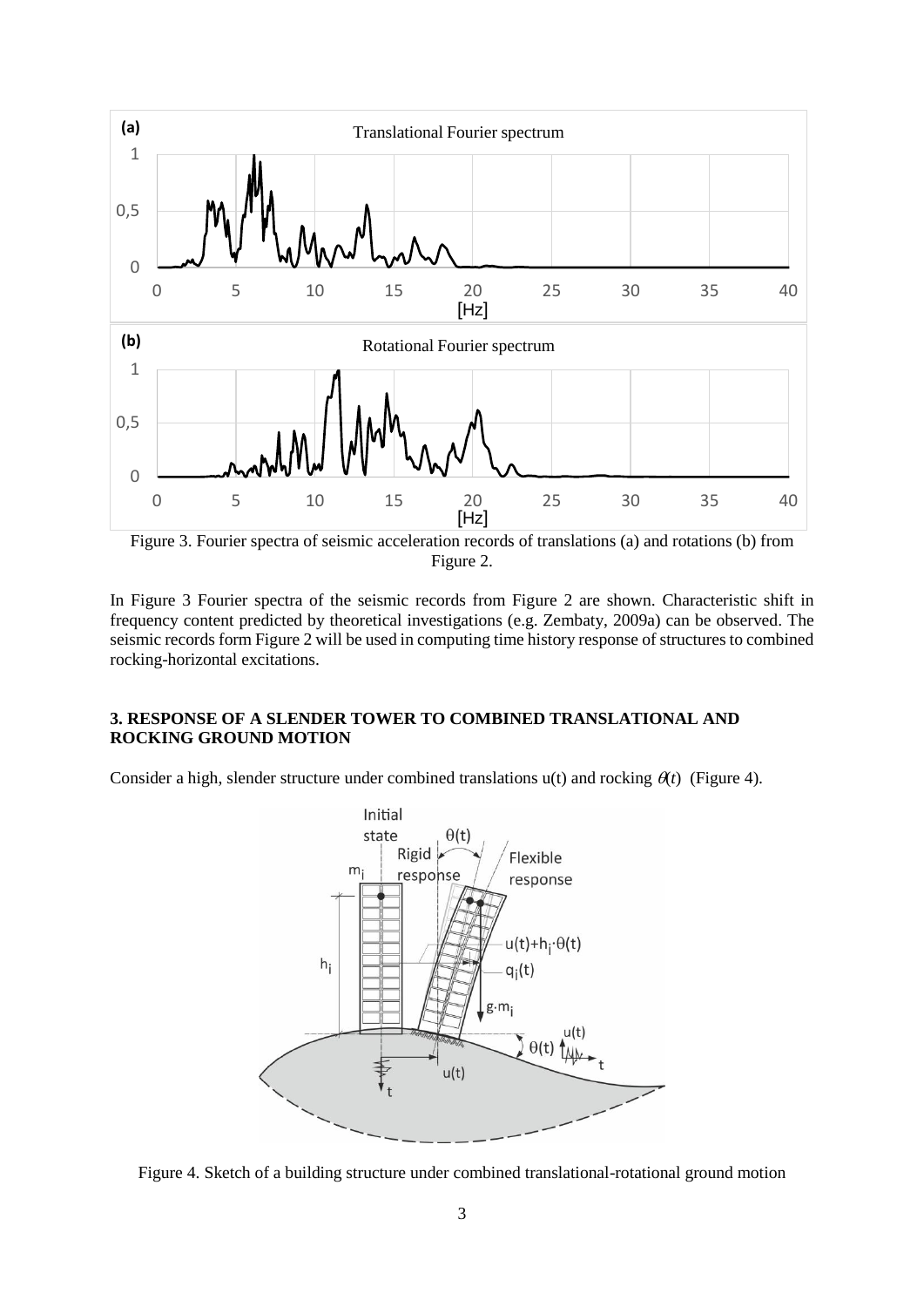The equation of motion of such plane vibrations takes following form:

$$
M\ddot{q} + C\dot{q} + Kq = -[m\ddot{u}(t) + (\{mh\})\ddot{\theta}(t)])
$$
\n(1)

where *M*, *C* and *K* are mass, damping and stiffness matrices respectively.  $\ddot{q} = \ddot{q}(t)$ ,  $\dot{q} = \dot{q}(t)$ ,  $q =$  $q(t)$  – are acceleration, velocity and displacement vectors describing degrees of freedom of the structure.  $\mathbf{m}$  – vector of masses in the horizontal direction of the translational excitation. It coincides with the main diagonal of the mass matrix  $\bm{M}$  if vector  $\bm{u}$  includes only translational displacements along horizontal direction of excitations. Symbol  $\{mh\}$  denotes vector consisting of  $m_1h_1$  values, where  $m_1$  and *h*<sub>i</sub> stand for elements of vectors *m* and *h*.  $\ddot{u}(t)$  – translational, horizontal ground accelerations.  $\ddot{\theta}(t)$  – rocking accelerations of the base (rocking about horizontal axis 'y' – Figure 1).  $h$  – vector consisting of elevations above ground surface of the respective horizontal structural degrees of freedom.

#### **4. EXAMPLE 1: INDUSTRIAL R/C CHIMNEY**

The analyzed structure is a reinforced concrete, industrial chimney, 160 m high with basic data shown in Figure 5. The chimney shaft was modeled using 17 finite linear-elastic elements. Additionally, *P-Δ* effects have been included, however for this level of seismic intensity they were not important.



Figure 5. Sketch of the analyzed chimney.

The first four natural periods of the chimney are: 2.80, 0.69, 0.29 and 0.16 s. The two acceleration components of the 6-dof record, as shown in Figure 2: rocking about E-W & horizontal translations along N-S were applied as excitations in a time history integration analysis. As a result dynamic displacement response and bending moments were obtained.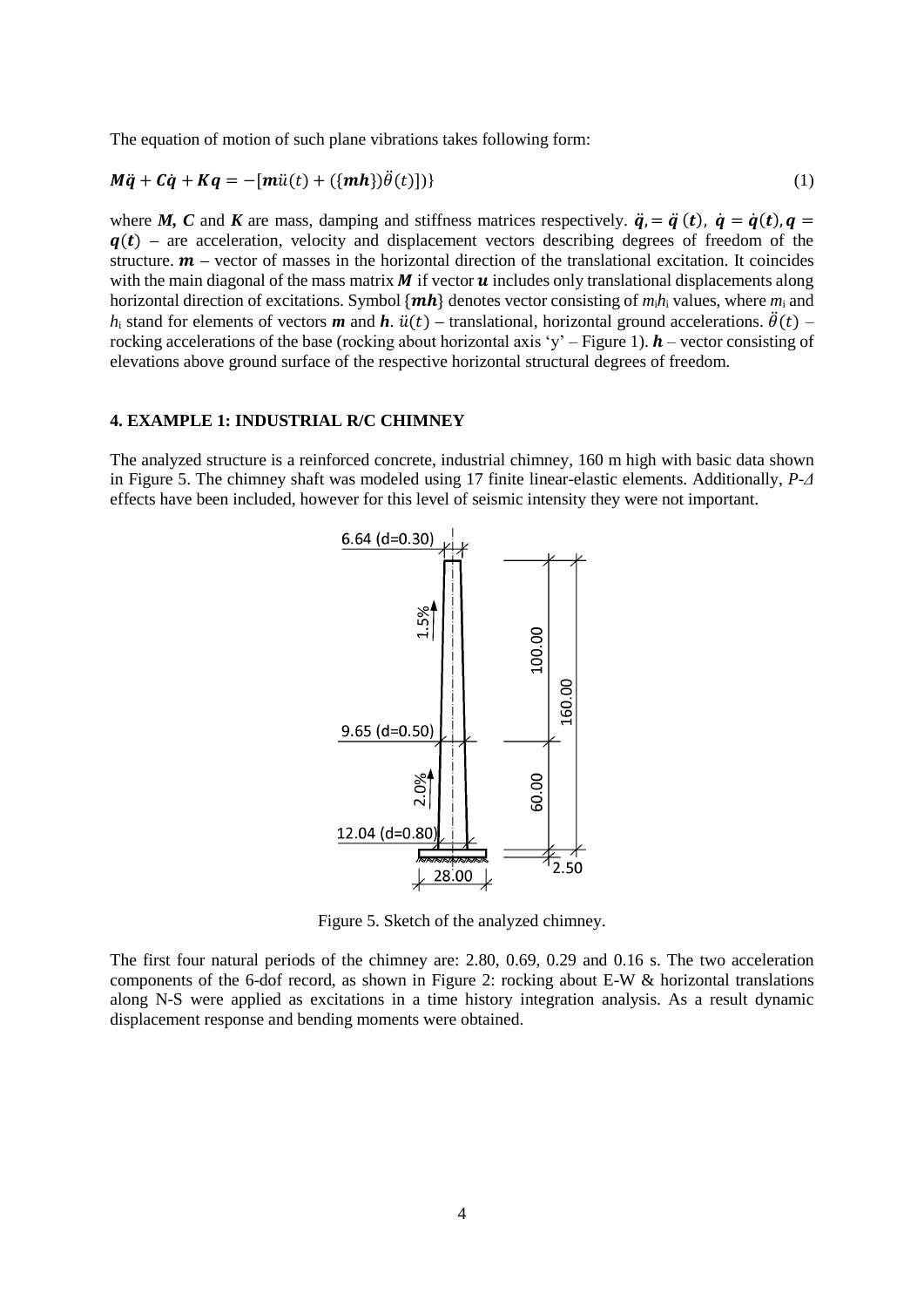

Figure 6. Envelope of bending moments along the height of the chimney (Bońkowski et al., 2018).

When carrying out time-history numerical integrations the horizontal and rocking excitations interact in such a way that their respective phases and signs matter. Such analyses were not possible in previous research of the indirect rotational ground motion effects. In the recent paper by Bonkowski et al. (2018) it was demonstrated that the interaction of signs an phases plays important role in the overall structural seismic response. In Figure 6 envelops of bending moments along the height of the structure (selected from the maxima of the time-history response analyses) are shown for combined rocking-translations and for the translations only. A substantial 67% contribution of bending moments coming from seismic rocking can be observed. The contribution of bending moments in total seismic response is particularly pronounced for the lower part of the chimney.

Table 1. Selected results of time-history seismic analysis of 160 m r/c chimney under combined horizontalrocking excitations of Figure 2.

|                                                                | Bending moment at the base [kNm]                |              |              |               |
|----------------------------------------------------------------|-------------------------------------------------|--------------|--------------|---------------|
| Description & Intensity                                        | Rotation                                        | Translation  | Total        | Rot Influence |
| EC8-6 Response Spectrum Method                                 |                                                 |              |              |               |
| $a_e = 100$ cm/s <sup>2</sup> (Zembaty, 2009b)                 | $2.5E+0.5$                                      | $4.8E + 0.5$ | $5.4E+0.5$   | 13%           |
| Time History Analysis, $PGA_{hor}=64 \, \text{cm/s}^2$ ,       |                                                 |              |              |               |
| $PGV_{hor} = 1.38 \text{ cm/s}, \text{ IMI\_20151214\_071053}$ | $3.9E + 03$                                     | $4.5E + 03$  | $7.5E+03$    | 67%           |
| Description & Intensity                                        | Bending moment at 2/3 of the total height [kNm] |              |              |               |
|                                                                | Rotation                                        | Translation  | Total        | Rot Influence |
| EC8-6 Response Spectrum Method                                 |                                                 |              |              |               |
| $ag=100$ cm/s <sup>2</sup> (Zembaty, 2009b)                    | $4.0E + 04$                                     | $6.9E + 04$  | $8.0E + 04$  | 15%           |
| Time History Analysis, $PGA_{hor}=64 \, \text{cm/s}^2$ ,       |                                                 |              |              |               |
| $PGV_{hor} = 1.38 \text{ cm/s}$ , IMI 20151214 071053          | $3.4E+02$                                       | $1.2E + 0.3$ | $1.4E + 0.3$ | 17%           |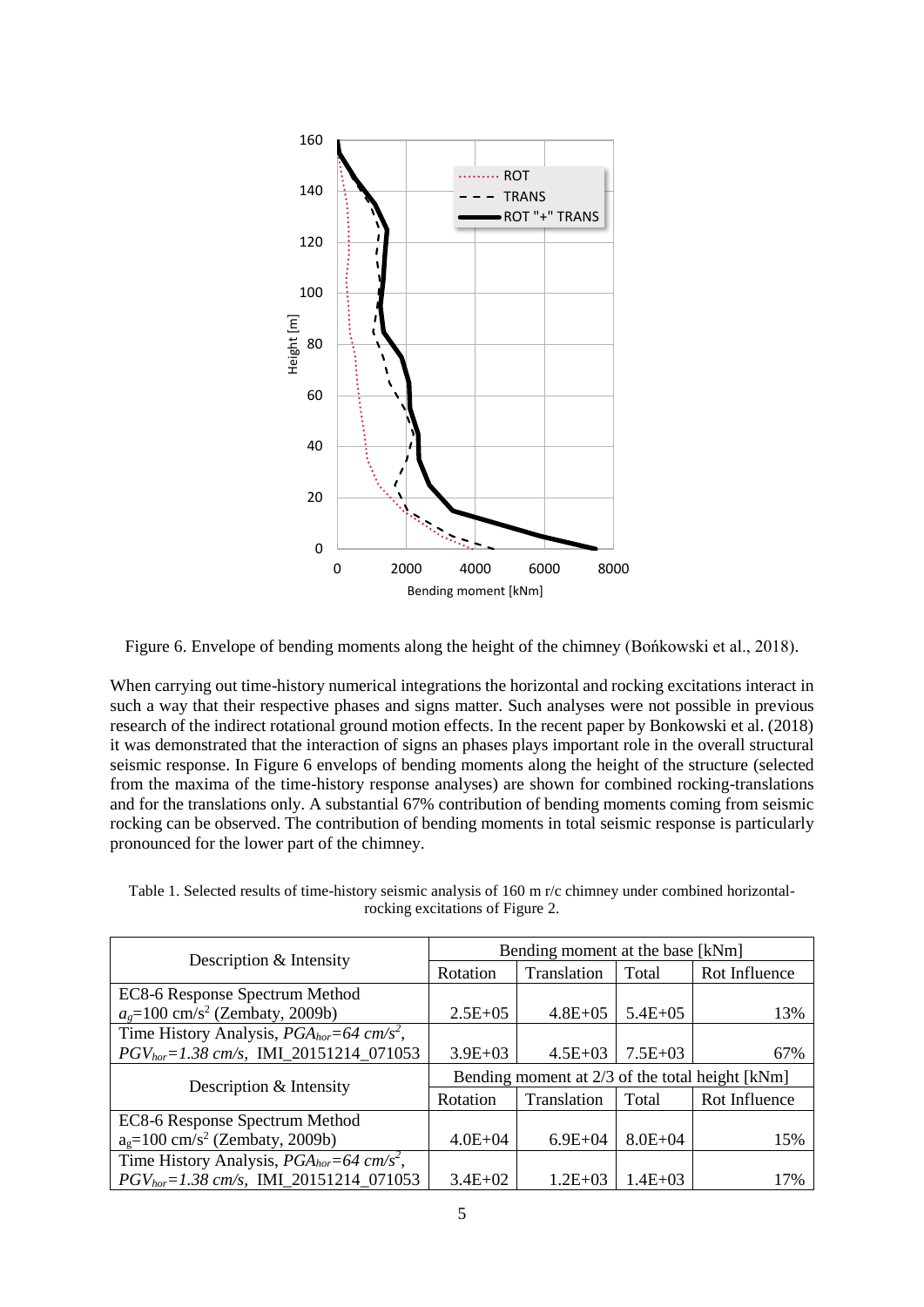The contribution of the rotational component internal forces from the seismic response with respect to the results obtained only from translational component was calculated. The bending moments in two critical sections are presented in Table 1. Additionally bending moments using EC8 part 6 ("EN 1998- 6:2005," 2005) response spectrum method is shown too (Zembaty, 2009b). It can be seen that for this set of seismic 6-dof records, respective bending moments at the base from rotational component can be underestimated using the EC8 part 6 formula.

## **5. EXAMPLE 2: TALL BUILDING**

As a second example, a 30-story tall building was analyzed. The building is a reinforced concrete shear wall structure with total height equal to 114 m (see Figure 7). For a similar building design seismic fragility curves have been calculated for South-European Mediterranean zone (Pejovic and Jankovic, 2016). The first 5 natural periods of the building are given in Table 2.



Figure 7. Sketch of the analyzed building.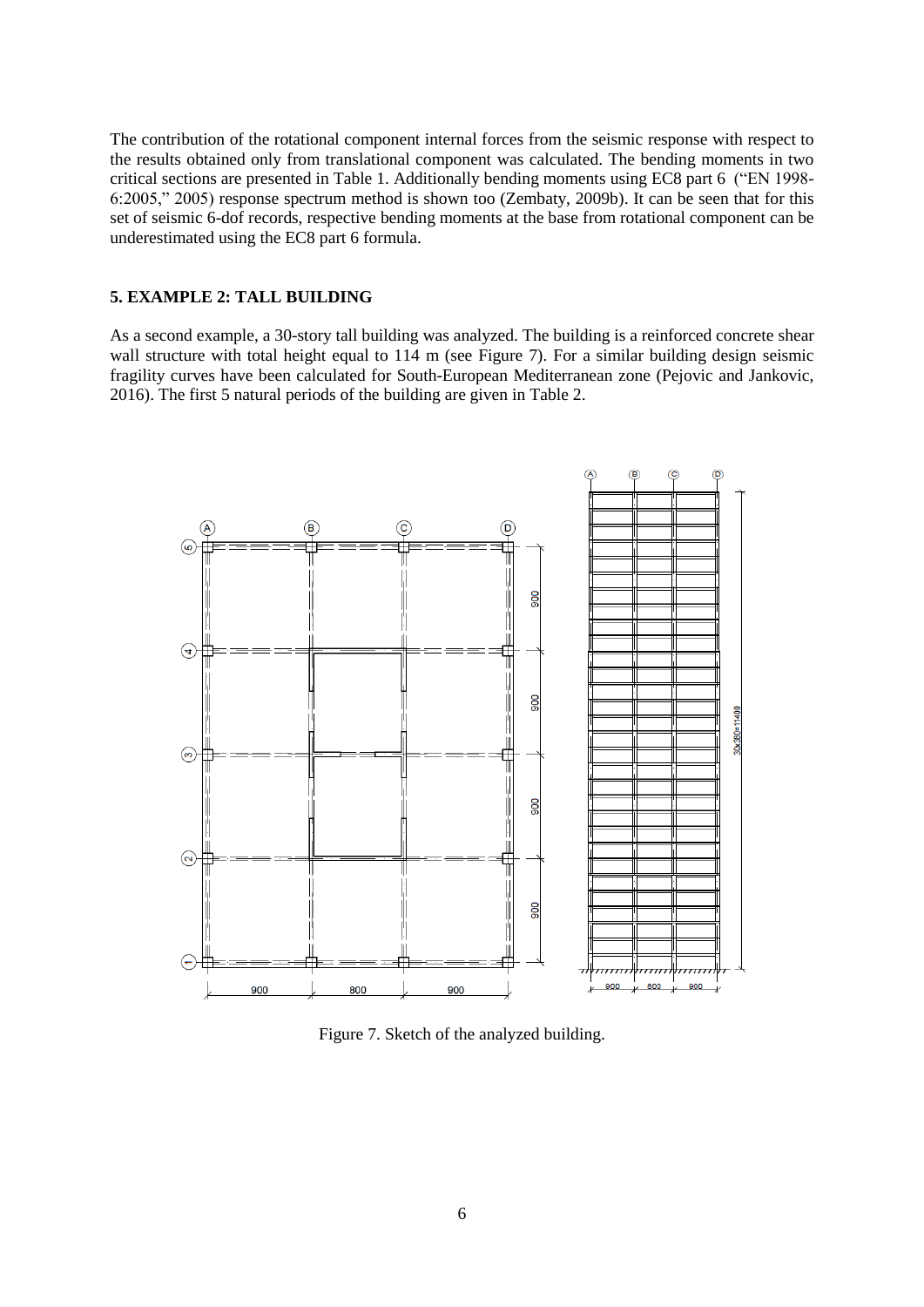| Mode           | X    | γ    | <b>Rotations</b><br>about Z axis |
|----------------|------|------|----------------------------------|
|                | 3.40 | 3.17 | 2.88                             |
| $\overline{2}$ | 0.85 | 0.99 | 0.87                             |
| 3              | 0.38 | 0.52 | 0.44                             |
|                | 0.22 | 0.33 | 0.27                             |
|                | 0.15 | 0.23 | 0.19                             |

Table 2. Modal periods [s]

The time-history response analyses were carried out using the same simultaneous horizontal and rocking excitations as in the previous example. The results are shown in Figure 8 in which envelop of story shears and overturning moments calculated using eq. (1) are given.

It can be seen again that the contribution of rotational effects is significant. The increase of base shear due to contribution of rotational excitations equals approximately 26% while respective base overturning moment is increased by about 63%.



Figure 8. Charts showing envelopes of story shears and overturning moments along the height of the building

# **6. CONCLUSIONS**

While currently neglected in engineering practice, the rotational components of seismic ground motion can significantly contribute to structural response. Presented analyses, which used 6-dof record of moderately intensive seismic tremor, have demonstrated that the inclusion of seismic rotations in computations can result in the increase of internal forces over 60% compared to the analyses using translational component only. This effect can be seen for both of the analysed structures: the 160 m r/c chimney and the 30-story tall building.

This paper has also shown that rotational response spectra of Eurocode 8 part 6 require calibrations. Collecting more and more intensive 6-dof seismic records is crucial to properly calibrate the Eurocode